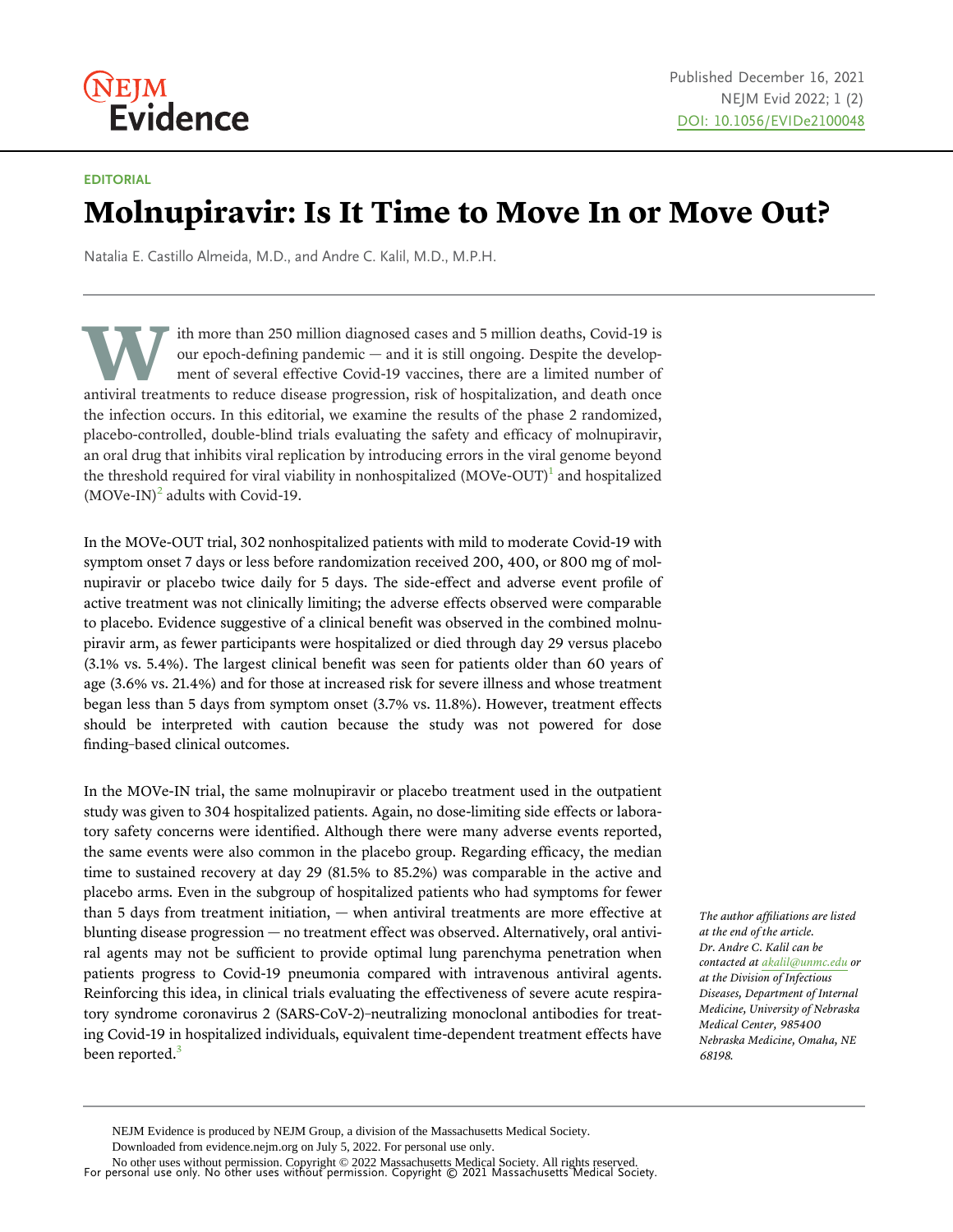Taken together, the results of both the MOVe-OUT and MOVe-IN trials suggest that molnupiravir appears to be most effective when treatment is started early in the disease course for patients who do not require hospitalization (outpatient setting), have mild to moderate Covid-19, and are at high risk for severe disease. Unlike other drugs for Covid-19 approved by the Food and Drug Administration (FDA) for Emergency Use Authorization (EUA), molnupiravir is an orally bioavailable antiviral with excellent pharmacokinetic properties.[4](#page-2-0) This could make its use practical in logistically difficult-to-reach communities if the lack of immediate access to SARS-CoV-2 testing could be remedied.<sup>[5](#page-2-0)</sup> Despite the wide geographic distribution of participants in these trials, the sample sizes are small, limiting the ability to explore outcomes in specific subgroups. None of the participants were vaccinated; pregnant and immunosuppressed individuals were excluded. This is appropriate for an early phase study, but both groups are known to be at the highest risk for disease progression and likely to benefit the most from early therapies, as long as the benefits outweigh the risk. One could easily imagine a future scenario in which outpatient testing and treatment could make Covid-19 a disease that will not overwhelm health care facilities - but before we can imagine this, more work is needed.

Mean mutation rates per 10,000 nt at the end of therapy were 5.9 with 800 mg of molnupiravir versus 2.8 for placebo. Molnupiravir may be mutagenic to host  $DNA<sup>6</sup>$  $DNA<sup>6</sup>$  $DNA<sup>6</sup>$  based on in vitro studies in which cells were exposed to high doses for long periods of time. However, molnupiravir was clinically tested on a short-term basis (5 days), possibly limiting mutagenesis of host mRNA and adverse events. More safety data is needed from a phase 3 trial before its widespread use.

One of the main challenges faced during this Covid-19 pandemic is understanding the interface between SARS-CoV-2 viral replication and the human immunologic response.<sup>[7](#page-2-0)</sup> We know that the primarily intense viral replication can be followed either by an immunologic response that can appropriately eliminate the SARS-CoV-2 and prevent the disease progression (regulated immune response) or by an immunologic response that cannot eliminate or prevent the viral disease progression (dysregulated immune response) and may in fact be detrimental to the host. The limiting factor that prevents a more refined approach to different treatment interventions is related to the fact that nasal SARS-CoV-2 viral load correlates neither with disease severity at presentation nor with progression to a more severe infectious process; thus, it is not surprising that there was no apparent effect on the nasal titers of SARS-CoV-2 RNA between treatment arms in the molnupiravir trial. In addition, the viral load in one site (e.g., nasal) does not correlate with another site (e.g., lungs). In fact, in the progression to severe Covid-19 pneumonia, we have observed that some patients may develop a negative nasal PCR result while having a very high viral load detected in a bronchoalveolar lavage specimen. Because no validated viral or immunologic biomarkers that can establish the timing, duration, and magnitude of the viral replication or immunologic regulation/dysregulation have been discovered to date, direct anti-viral treatment early in the course of Covid-19 illness when replication rather that host immune response is the predominant culprit makes sense. The two molnupiravir trials (MOVe-OUT and MOVe-IN), the FDA approval of remdesivir,<sup>[8](#page-2-0)</sup> and the FDA EUA approval of monoclonal anti $b$ odies $3$  all provide evidence for this approach. Until objective markers of disease onset can be identified, it seems reasonable to cautiously use timing of the symptoms of infection coupled with the patient's underlying risk for disease progression and presenting clinical, laboratory, and radiologic pictures (i.e., probability of active viral replication) as clinical markers that could be used to optimize the benefits and reduce the risks of different treatment interventions. In the same vein, immunosuppressive drugs such as steroids given at this early stage could be harmful by delaying viral clearance and adversely affecting the necessary immune response.<sup>[9](#page-2-0),[10](#page-2-0)</sup>

The MOVe-OUT and MOVe-IN phase 2 trials on molnupiravir provided the scientific justification to design and perform the phase 3 trial in nonhospitalized patients newly diagnosed with SARS-CoV-2 infection reported concur-rently in the New England Journal of Medicine.<sup>[11](#page-2-0)</sup> Notably, independent of their results – both positive and negative trials are relevant to patient care and public health – these trials are also a testimony of the critical need for rigorous science through placebo-controlled, double-blind, randomized studies to discover new effective and safe treat-ments for Covid-19.<sup>[12](#page-2-0)</sup> Let's move out.

#### Disclosures

Author disclosures are available at [evidence.nejm.org](http://evidence.nejm.org).

#### Author Affiliations

Division of Infectious Disease, Department of Internal Medicine, University of Nebraska Medical Center, Omaha

Author disclosures and other supplementary material are available with the full text of this article at [evidence.nejm.org.](http://evidence.nejm.org)

# NEJM EVIDENCE 2

NEJM Evidence is produced by NEJM Group, a division of the Massachusetts Medical Society. Downloaded from evidence.nejm.org on July 5, 2022. For personal use only.

For personal use only. No other uses without permission. Copyright © 2021 Massachusetts Medical Society. No other uses without permission. Copyright © 2022 Massachusetts Medical Society. All rights reserved.